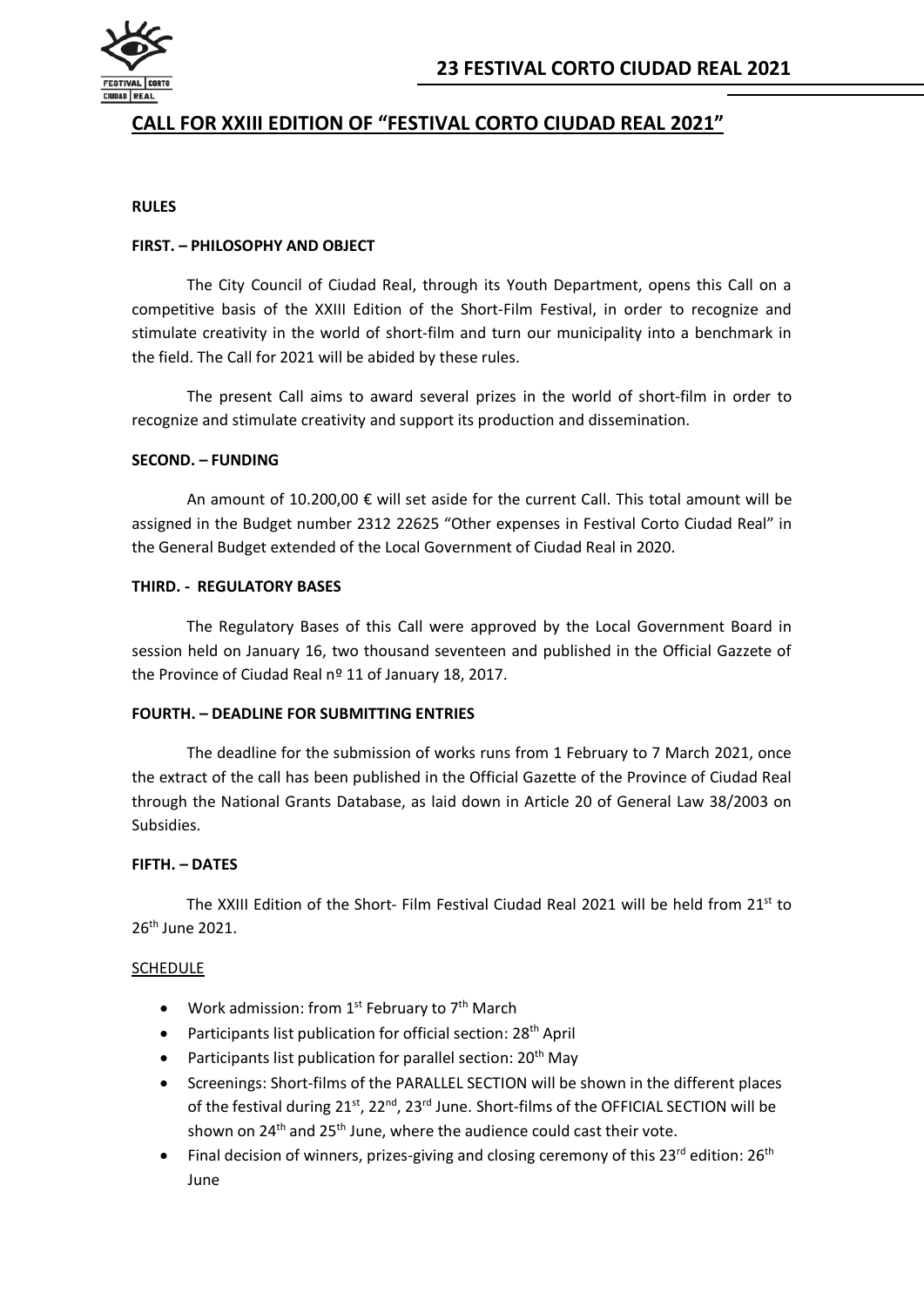

# **SIXTH.- MODALITIES AND SCOPE OF PARTICIPATION**

Three forms of participation are established:

- FICTION: works of fiction, with free theme
- DOCUMENTARY: free-themed documentary works
- ANIMATION: works of free theme made with any technique of animation

The scope of the Festival is European and Latin American.

### **SEVENTH.- SECTIONS**

#### **Two sections are established:**

- OFFICIAL SECTION, competitive section where the 15 works will be selected from the different modalities that are eligible for the prizes to be awarded. Of these 15 titles, 4 will be works of FICTION, 4 DOCUMENTARIES, 4 ANIMATION and 3 works directed or produced by local authors of any type.
- PARALLEL SECTION, non-competitive section of a number of works selected for exhibition during the celebration of the Festival, without option to award.

#### **EIGHTH.- SELECTION COMMITTEE AND JURY**

All admitted works will be watched by a Selection Committee that will be composed of technical staff of the City Council and professionals related to the world of cinema, audiovisual media and culture. The selection of works to form part of the Official Section and the Parallel Section will be carried out by the Committee.

The prizes and mentions awarded among the finalist works of the Official Section will be awarded by a Jury composed of independent professionals from the world of cinema, audiovisual media and culture. Their decisions shall not be subject to appeal.

The Award and the Local Mention of the Public, which will be granted by the votes of those attending the screenings of the Official Section, will be the exception. The ranking of votes shall be established by means of the best arithmetic mean resulting from dividing the total score obtained by the number of voters.

The Jury Decision and the rest of the awards and mentions will be announced during the celebration of the Awards, on June 26.

## **NINTH.- AWARDS AND SELECTION CONDITIONS**

Both the Selection Committee and the Jury will select the works according to their quality and suitability.

All works selected in both sections will receive a Certificate attesting their selection or award as well as the Festival's laurels.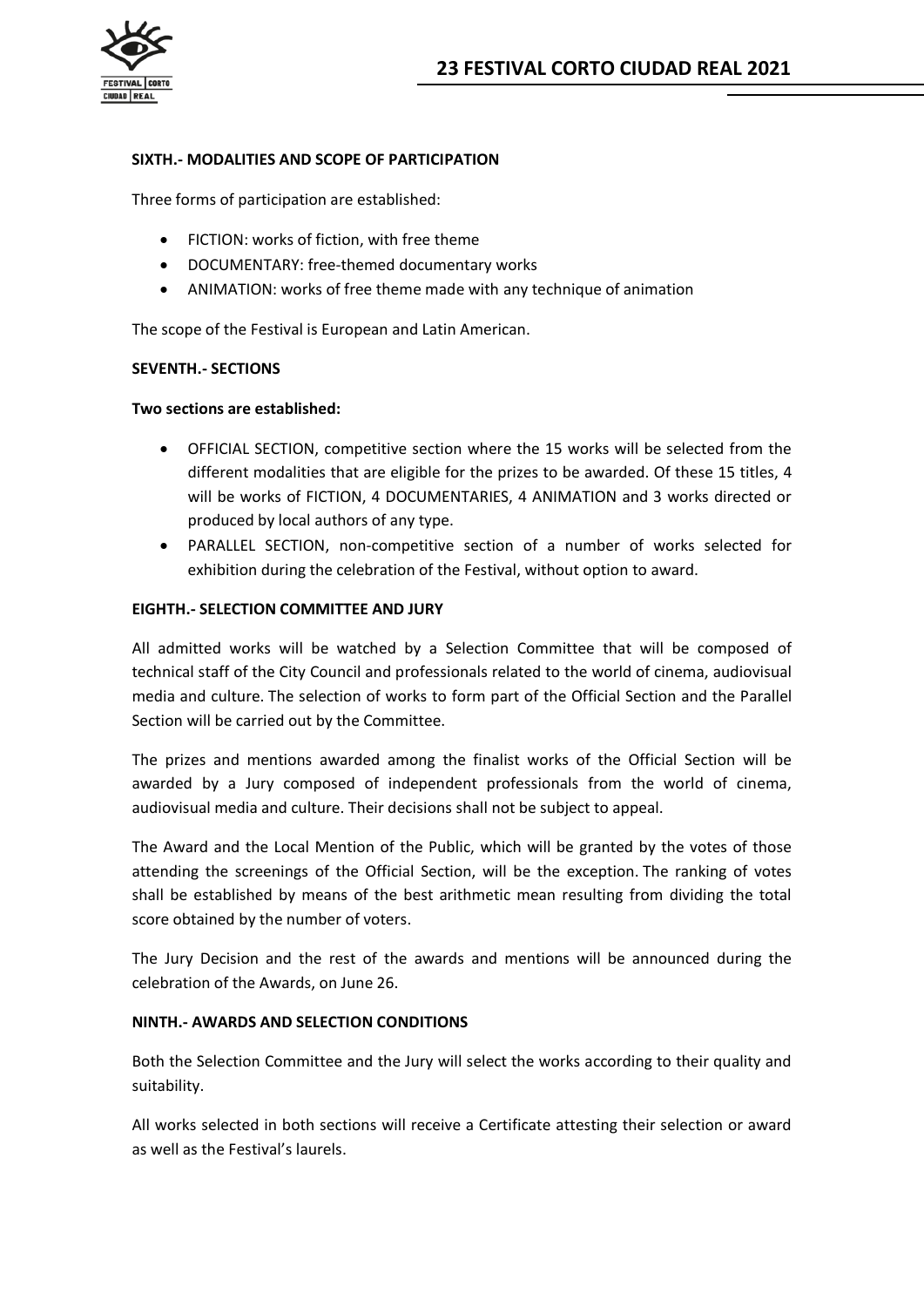

The works of the OFFICIAL SECTION, in addition to the option to prizes have an endowment of 300 € in expenses generated by attending the festival. If the celebration of the closing of the Festival does not take place in an on-site way, the works of the OFFICIAL SECTION will not be entitled to this financial endowment.

The prizes awarded by the Jury and the Public are:

- Best Fiction Short-Film, endowed with 1.500€ and Trophy.
- Best Documentary Short-Film, endowed with 1.000 € and Trophy.
- Best Animation Short-Film, endowed with 1.000€ and Trophy.
- Best Local Short-Film, endowed with 700 € and Trophy.
- Young Filmmaker to the best short finalist directed by authors under 35, endowed with € 500€ and trophy.
- Audience Award, to the most voted NOT LOCAL work during the screenings of the OFFICIAL SECTION, endowed with € 500 and trophy.
- Best Female Director, for the best finalist work directed by a woman endowed with 500€ and trophy.
- Local mention of the public, to the most voted local work during the projections of the OFFICIAL SECTION endowed with trophy and without financial amount.

The financial allocations and the amount of the prizes will be paid in a single payment, after the celebration of the Awards Ceremony and closure of the Festival, once the winners have provided the data requested for this purpose.

The organization assumes that the people who register the short-films must have the rights to exhibit the works they represent, as well as the authorization to receive the prize. In any case, the organization disclaims any liability that may arise from the breach of this basis.

The organisation may use pieces from the selected works to promote them and the festival.

The winning titles will be obliged to include in their press and advertising dossiers the prizes won in this event.

# **TENTH.- PARTICIPATION AND WORKS CONDITIONS**

- Participation in this Festival is open to authors born and/or resident in Europe and Latin America.
- The works will not exceed 30 minutes in duration, including credits. Only works produced after  $1<sup>st</sup>$  January 2019 that have not competed in previous editions of this Festival will be admitted.
- Each participant may submit a maximum of two works.
- A work cannot be presented in more than one modality.
- The works must be presented in full in Spanish or in original version subtitled to this language.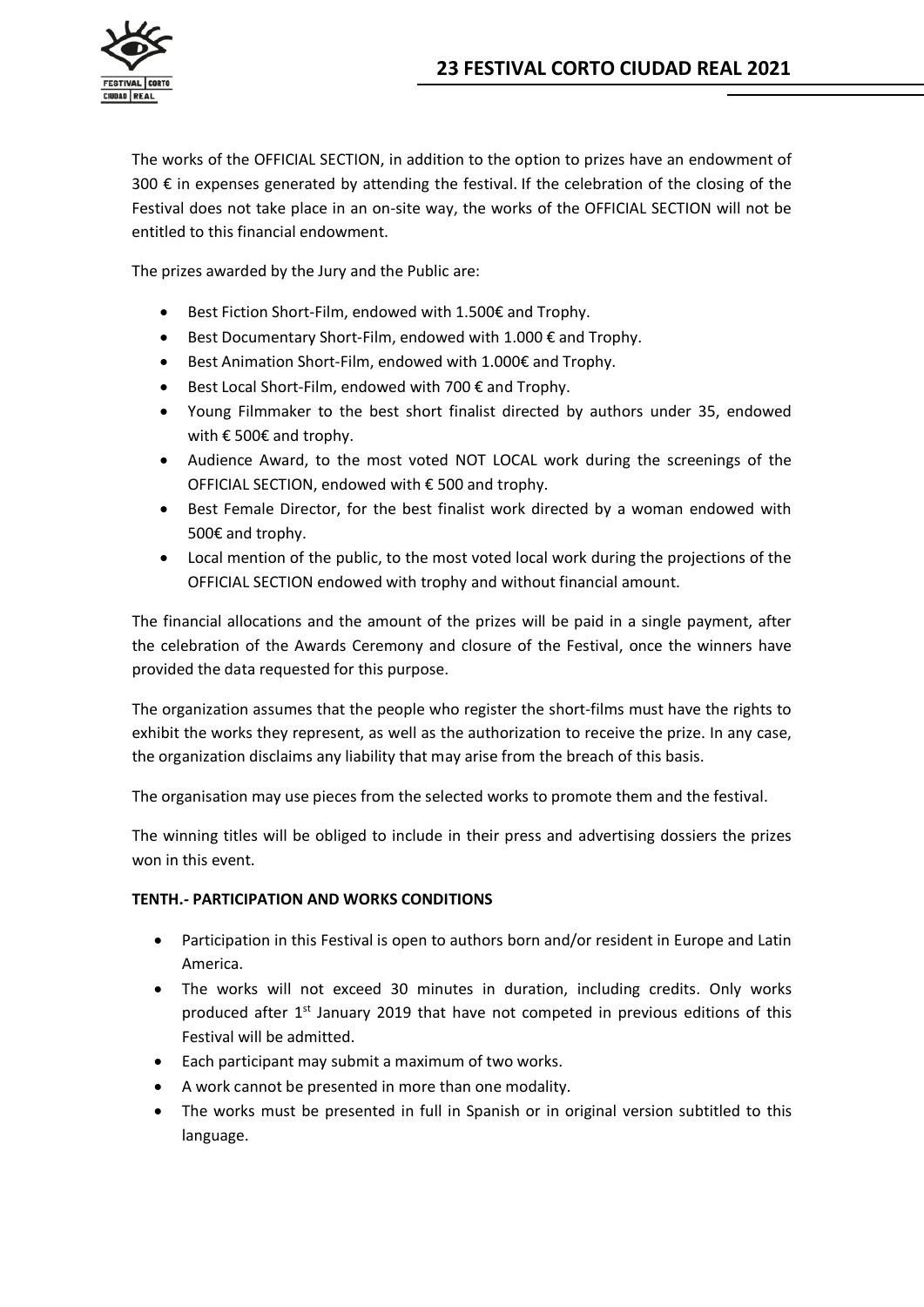

With the aim of reaching the greatest number of viewers and for a special attention to the deaf community, the subtitle of the work readable for the deaf is recommended.

All the works selected in both SECTIONS will be exhibited during the week of celebration of the Festival.

In view of the nature of the grant (short film competition), no proof of compliance with the requirements set out in Article 13 of the General Law on Grants shall be required to apply for the award.

# **ELEVENTH.- ENROLLMENT**

Registration will only be done online through the following platforms:

- **FESTHOME**
- **CLICKFORFESTIVAL**

In addition to the short film, the following must be uploaded to the platform:

- Official poster of the work.
- Identity Document in digital format of the director.
- Participants who opt for local awards must certify their birth or residence in the municipality of Ciudad Real.

It is recommended to send any information of interest (links to trailers, website of the work, biofilmography of the director, press kit, etc.). Postal and face-to-face items are not allowed. The cost of online registration will be borne by the participants.

# **TWELFTH.- OBLIGATION AND FACULTIES OF SELECTED ONES**

The Selected in the different SECTIONS of the festival are obliged to send to it a Projection Copy of the work for its exhibition with a minimum resolution of 1280 x 1080 pixels and subtitles in Spanish embedded in case of productions in other different language than this one.

The representatives of the Short Films of the Official Section must necessarily be present at the place agreed by the Festival Organization, the afternoon of Saturday June 26, this being a prerequisite for obtaining the corresponding prize, as well as for the receipt of the 300  $\epsilon$  under the concept of generated expenses.

For the execution of the payments, they must send completed the DATA SHEET that the festival will send them after being selected.

In addition to the awards ceremony, the Festival will previously offer a welcome lunch to which all the Selected, Jury, Sponsors and Organization will be invited.

Representatives of the works of the Official Section for presentation and promotion during the public screenings will have covered accommodation by the Organization in a city hotel with a double room (per work), in regime Accommodation Only from the day of the projection of his/her short film until the Delivery of prizes.